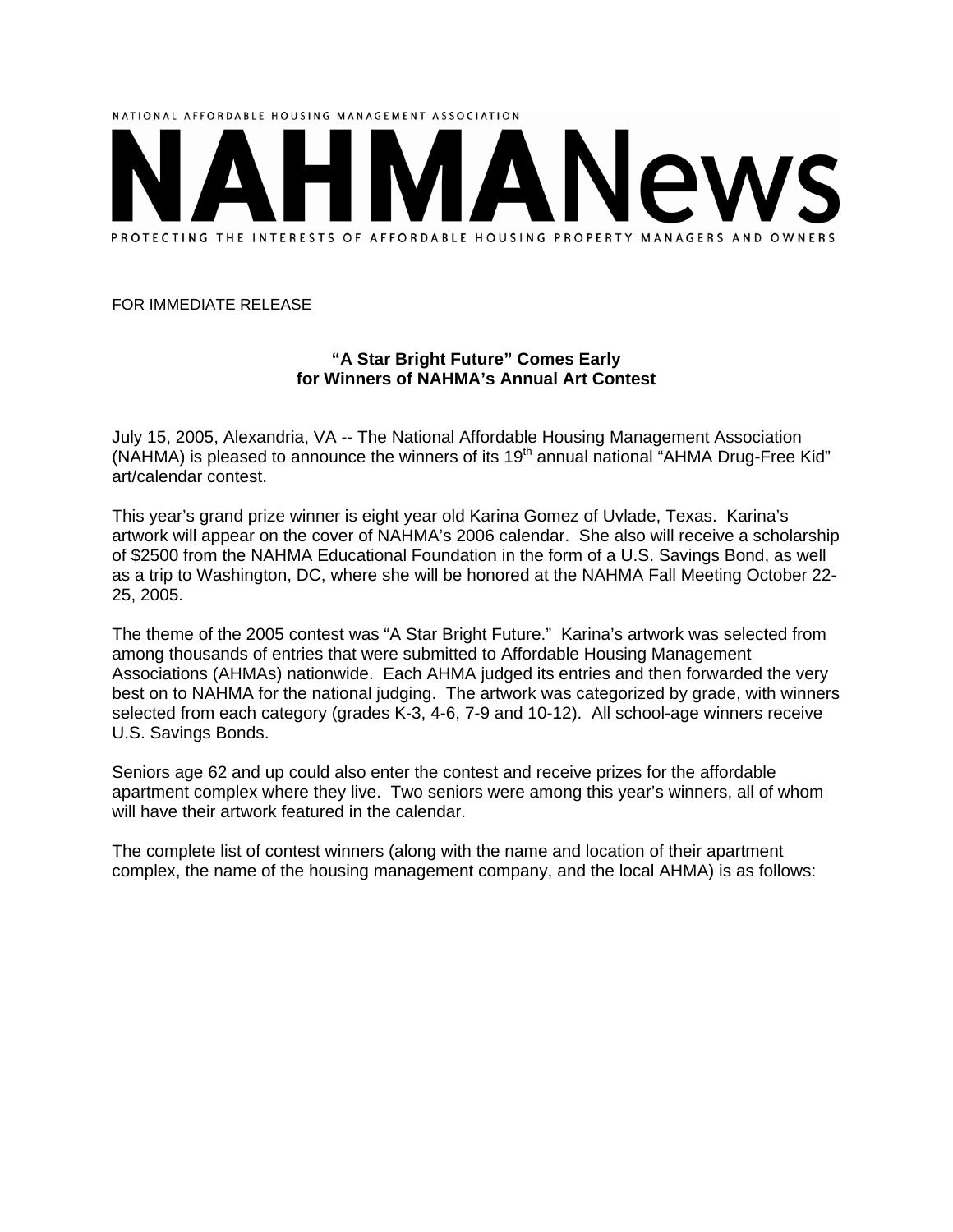## **The Winners:**

| <b>Grand Prize Winner</b><br>BE A DRUG EREE KID                                                                                                                                           | <b>SRIGHT, FUTURE</b>                                                                                                                                                                                                                 |
|-------------------------------------------------------------------------------------------------------------------------------------------------------------------------------------------|---------------------------------------------------------------------------------------------------------------------------------------------------------------------------------------------------------------------------------------|
| REACH FOR A STAR BRIGHT FUTURE<br><b>Karina Gomez</b><br>Grade: 4<br>City/State: Uvlade, Texas<br>Property: La Quinta Apartments<br>Mgmt. Company: Agape Support Services<br>AHMA: SWAHMA | <b>Miracle Posey</b><br>Grade: 1<br>City/State: Natchez, MS<br><b>Property: Riverbreeze</b><br>Mgmt. Company: Interstate Realty Mgmt.<br><b>AHMA: SAHMA</b>                                                                           |
| SSSSSay<br>J. D. Martinez<br>Grade: 3<br>City/State: Edinburg, TX<br>Property: Sherwood Apartments<br>Mgmt. Company: Wedge Management<br>AHMA: SWAHMA                                     | <b>Melissa Wesar</b><br>Grade: 4<br>City/State: Corpus Christi, TX<br>Property: Lulac Village Park Apartments<br>Mgmt. Company: Lulac Village Park Apts.<br>AHMA: SWAHMA                                                              |
| <b>Gregory Moore</b><br>Grade: 6<br>City/State: Worcester, MA<br>Property: Mountain Village Apartments<br>Mgmt. Company: First Realty<br>Management<br><b>AHMA: NEAHMA</b>                | Don't the about a<br><b>WITH DRUGS GOME</b><br><b>TH THE AND</b><br><b>Andrea Rodriguez</b><br>Grade: 7<br>City/State: Edinburg, TX<br><b>Property: Sherwood Apartments</b><br>Mgmt. Company: Wedge Management<br><b>AHMA: SWAHMA</b> |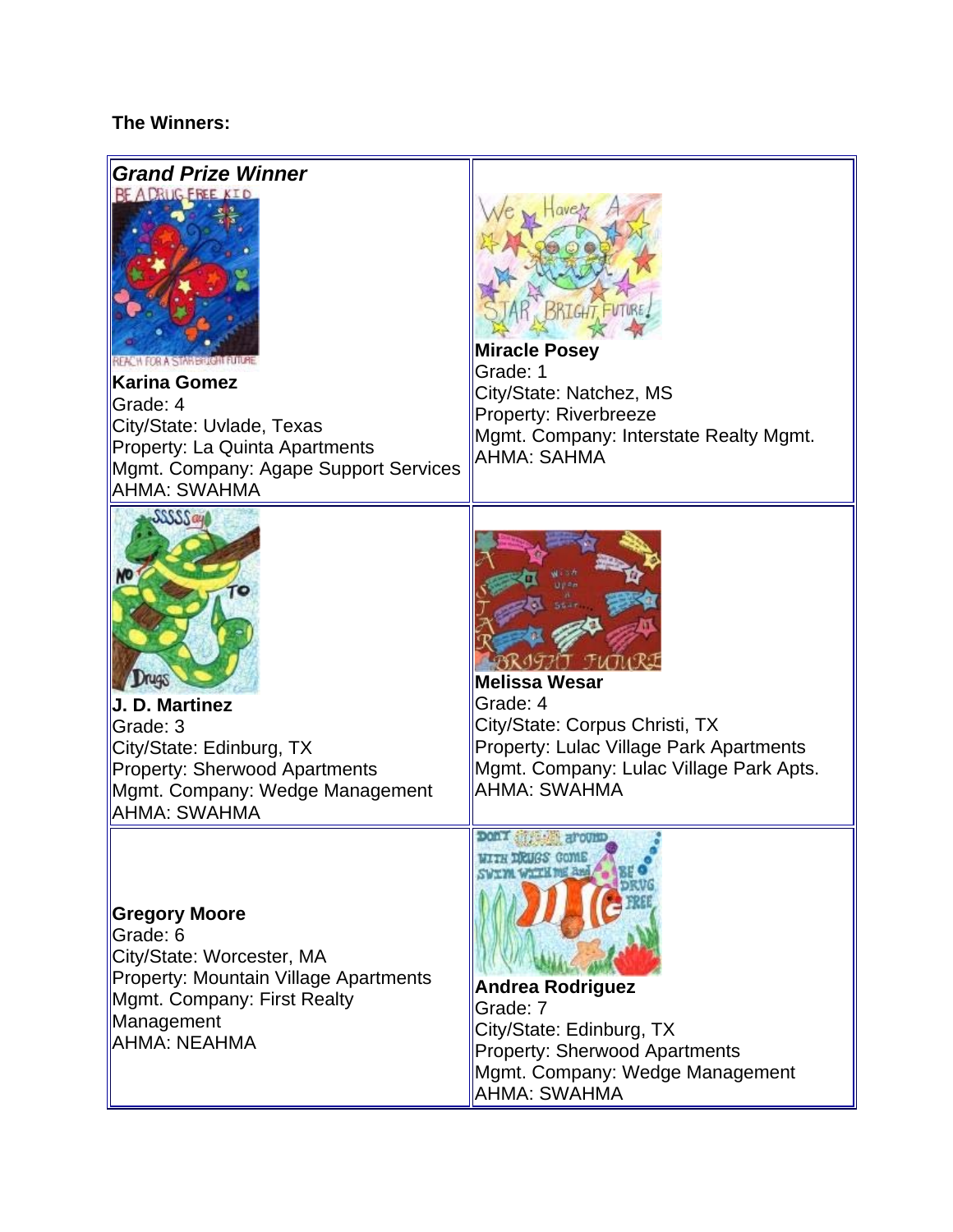

**Rene Lopez** Grade: 8 City/State: Del Rio, TX Property: Rio Manor Apartments Mgmt. Company: Wedge Management AHMA: SWAHMA



**Ilona Palamarchuk** Grade: 9 City/State: Lynwood, WA Property: Lincoln Way Apartments Mgmt. Company: Mercy Housing AHMA: AHMA Northwest/Washington



**Michael Borinkski** Grade: 10 City/State: Billings, MT Property: Rose Park Plaza Mgmt. Company: Tamarack Property Mgmt. AHMA: AHMA MPD



**Richard Cavazos** Grade: 11 City/State: Edinburg, TX Property: Sherwood Apartments Mgmt. Company: Wedge Management AHMA: SWAHMA



**Sarah Jade Paris** Grade: 12 City/State: El Cajon, CA Property: Lexington Green Apartments Mgmt. Company: Apartment Constructors AHMA: AHMA PSW



**Judy Ann Eriksen** Senior City/State: Riverside, CA Property: Santa Fe Apartments, Mgmt. Company: RPK Development Corp. AHMA: AHMA PSW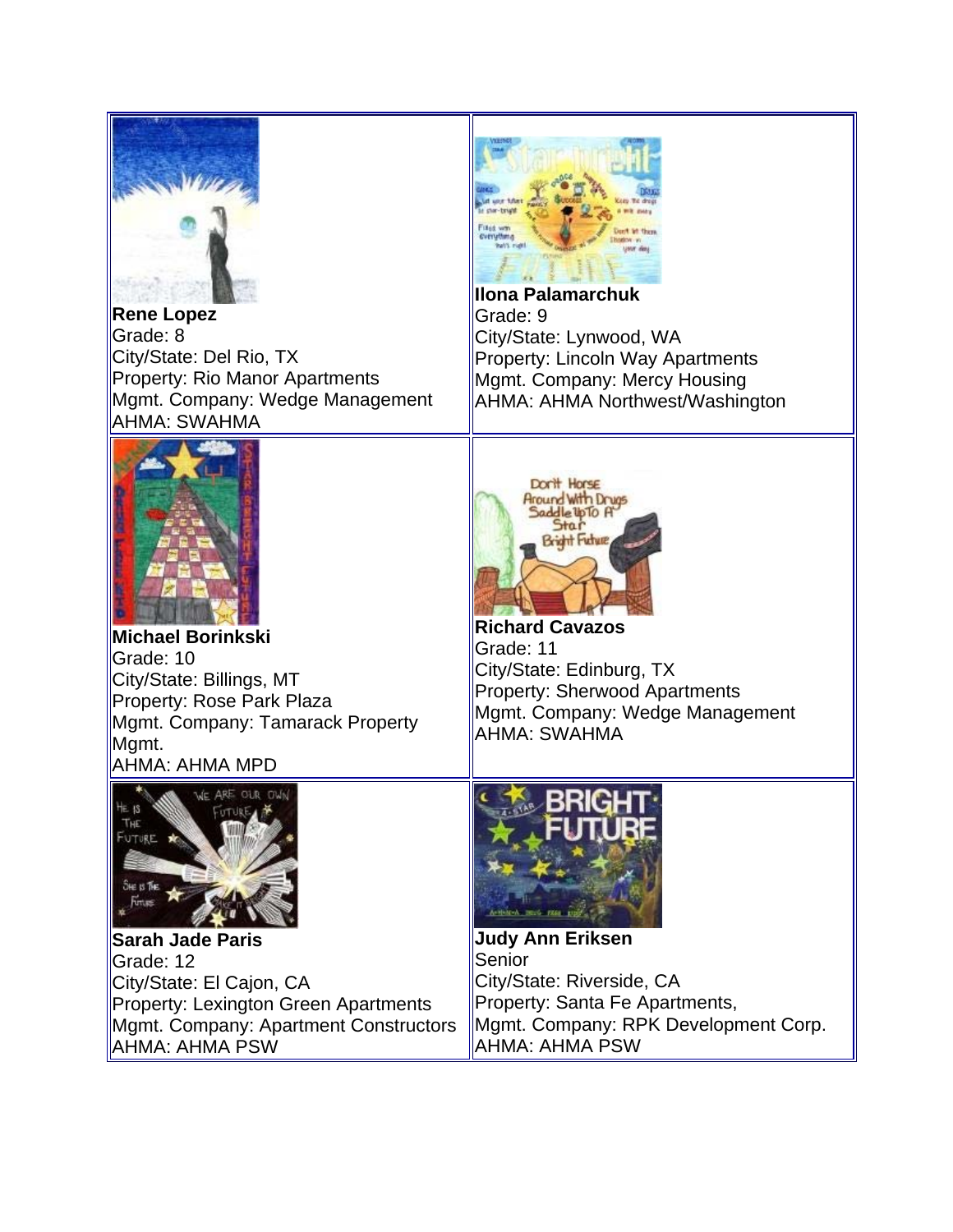| <b>Manuel "Tony" Moreno</b>      |  |
|----------------------------------|--|
| Senior                           |  |
| City/State: Pasadena, CA         |  |
| Property: Green Hotel Apartments |  |
| Mgmt. Company: GK Management Co. |  |
| ∥AHMA: AHMA PSW                  |  |

## **Honorable Mentions:**

| <b>Eyrese McCray</b><br>Age: 6<br>City/State: Omaha, NE<br>Property: St. James Manor Apts.<br>Mgmt. Company: Catholic Charities<br>AHMA: AHMA IA/NE               | <b>Brianna Nkemeh</b><br>Age: 17<br>City/State: Chicago, IL<br><b>Property: Universal City</b><br>Mgmt. Company: Related Management<br>Co.<br>AHMA: MAHMA                    |
|-------------------------------------------------------------------------------------------------------------------------------------------------------------------|------------------------------------------------------------------------------------------------------------------------------------------------------------------------------|
| <b>Summer Weasel</b><br>Age: 14<br>City/State: Missoula, MT<br>Property: Council Groves Apts.<br>Mgmt. Company: Tamarack Property<br>Management<br>AHMA: AHMA MPD | <b>Jumy Tang</b><br>Age: 16<br>City/State: Honolulu, HI<br>Property: Kukui Tower<br>Mgmt. Company: EAH, Inc.<br><b>AHMA: AHMA NCN</b>                                        |
| Amanda Garces<br>Age: 11<br>City/State: Edinburg, TX<br>Property: Sherwood Apts.<br>Mgmt. Company: Wedge Management<br>AHMA: SWAHMA                               | <b>Shariff Stowe</b><br>Age: 13<br>City/State: Williamsport, PA<br>Property: Timberland Apts.<br>Mgmt. Company: Interstate Realty<br>Management<br><b>AHMA: PennDel AHMA</b> |
| Ryan Marshall<br>Age: 8<br>City/State: El Cajon, CA<br>Property: Lexington Green Apts.<br>Mgmt. Company: Apartment Constructors, Inc.<br><b>AHMA: AHMA PSW</b>    | <b>Jasmine Stephens</b><br>Age: 14<br>City/State: Talladega, AL<br>Property: Talladega Downs<br>Mgmt. Company: Rental Property<br>Management<br><b>AHMA: SAHMA</b>           |